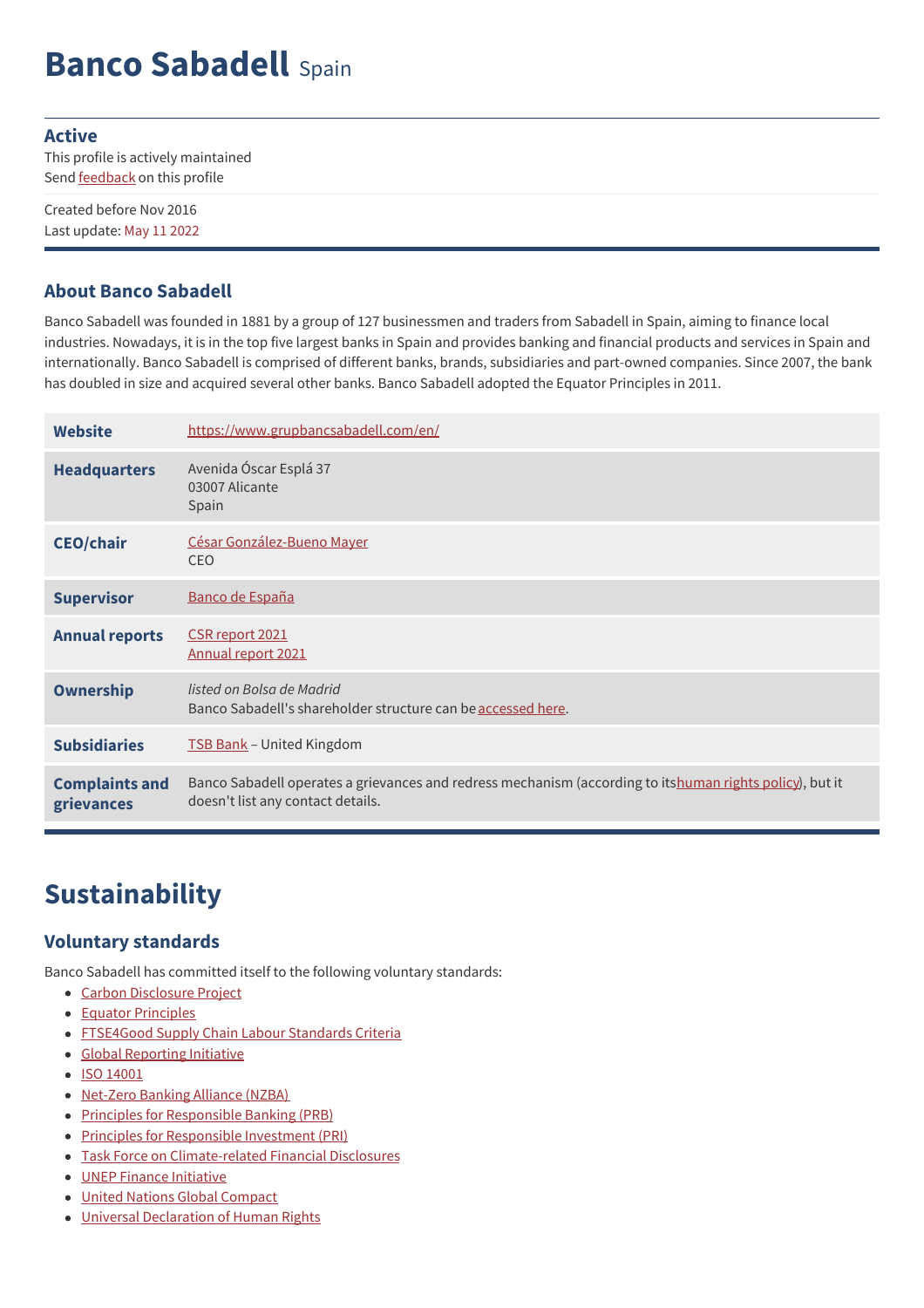Banco Sabadell's web page on corporate social responsibility can be[accessed](https://www.grupbancsabadell.com/corp/en/sustainability/vision.html) here.

## **Related Dodgy Deals**

Banco Sabadell has been linked to the following "Dodgy Deals", e.g. as a current or past financier or through an expression of interest. Find out more about dodgy deals [here](https://www.banktrack.org/show/page/what_are_dodgy_deals). See the project or company profile for more details on the nature of the bank's link to the Dodgy Deal.

#### **Projects**

**Offshore [Detention](https://www.banktrack.org/project/offshore_detention_centres) Centres** Australia Prisons and Immigration Detention

on record

#### **Policy Assessments**

The tables below show how BankTrack has assessed the quality of selected financing policies of this bank. The assessment method may vary per policy section, please click on 'details' and 'explanation' for further information.

Our policy assessments are always a work in progress. We very much welcome any feedback, especially from banks included in the assessments. Please get in touch at [contact@banktrack.org](mailto:climate@banktrack.org).

## **Tracking the Equator Principles**

| <b>EPFIs reporting status</b>                                                    |                          |
|----------------------------------------------------------------------------------|--------------------------|
| <b>Bank</b>                                                                      |                          |
| <b>Banco de Sabadell</b>                                                         |                          |
| <b>Explanation</b>                                                               | Last update: Aug 31 2021 |
| EP reporting page: https://equator-principles.com/reporting-banco-sabadell-2020/ |                          |

For more details see this [page](https://www.banktrack.org/campaign/equator_principles_financial_institutions_reporting_requirements).

### **Banks and Climate**

| <b>Bank net zero commitments</b>                  |                                   |
|---------------------------------------------------|-----------------------------------|
| <b>Bank</b>                                       |                                   |
| <b>Banco de Sabadell</b>                          |                                   |
| <b>Explanation</b>                                | <b>Last update: Nov 4</b><br>---- |
| Banco de Sabadell joined the NZBA in October 2021 | 2021                              |
| <b>References</b>                                 |                                   |